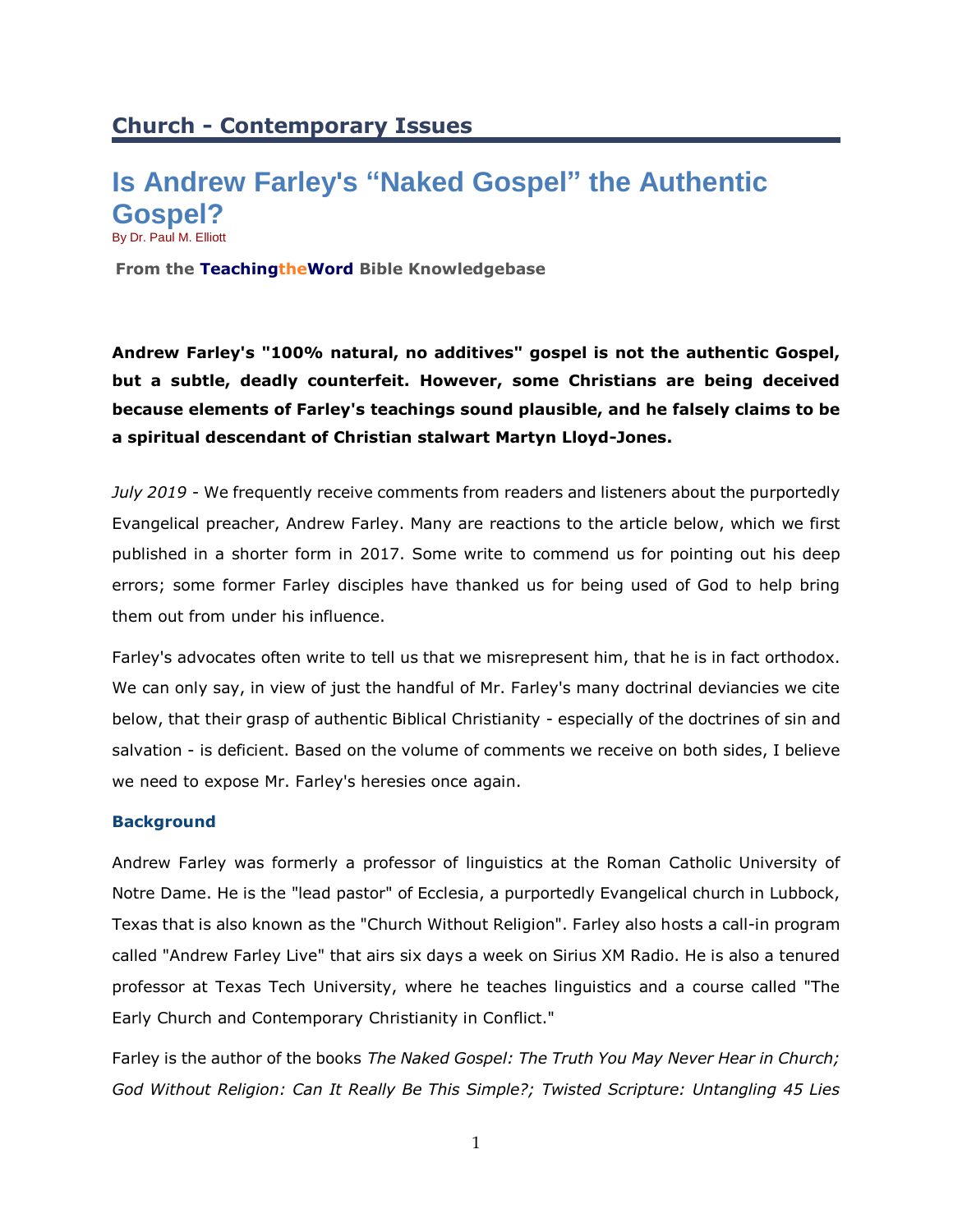*Christians Have Been Told;* and several others. In those books the reader who "test(s) the spirits" (1 John 4:1) will find a mix of teachings that seem, on their face, Biblically sound with much that is clearly heretical. Zondervan's media buildup for Farley's *Naked Gospel* said this:

Jesus plus nothing. 100% natural. No additives. It's the truth you may never hear in church. *The Naked Gospel* is a chapter-by-chapter assault on the churchy jargon and double talk of our day. It puts forth a message that is simple but lifechanging. With a fresh take on Scripture and unapologetic style, *The Naked Gospel* will challenge you to re-examine everything you thought you already knew.

#### **Farley's True/False Quiz**

Farley's "challenge" takes the form of a true/false "gospel quiz" near the beginning of *The Naked Gospel*. He says that if you answer "true" to any of these statements about sin and salvation, you are wrong. You suffer from what he calls "obsessive-Christianity disorder."

- *"Christians should ask God to forgive and cleanse them when they sin. "*False, says Farley. On pages 149 and following, he claims that 1 John 1:9 is a salvation verse, and does not apply to believers. On page 160 he claims that no Christian need ever pray, "forgive us our trespasses," because Jesus' model prayer is "an Old Covenant prayer taught to Jews before once-for-all forgiveness was accomplished." Farley ignores the fact that First John chapter one is addressed to believers in Christ, not unbelievers, and he frequently confuses the covenants.
- *"Christians struggle with sin because of their old self within."* Wrong again, says Farley. On page 104 he says, "The moment we enter into Christ at salvation, our old self is obliterated." He severely twists Paul's discussion of the conflict between the old and new natures in Romans 6 and 7.
- *"When we sin against God, we're out of fellowship until we repent."* False again, says Farley. As noted above, he does not believe this is the intent of 1 John 1:9. He also ignores passages such as the parable of the prodigal son in Luke 15. On page 163 he states, "It's inaccurate to speak of the Holy Spirit as convicting believers." If that is true, then Jesus lied when He said that the Holy Spirit would guide believers into all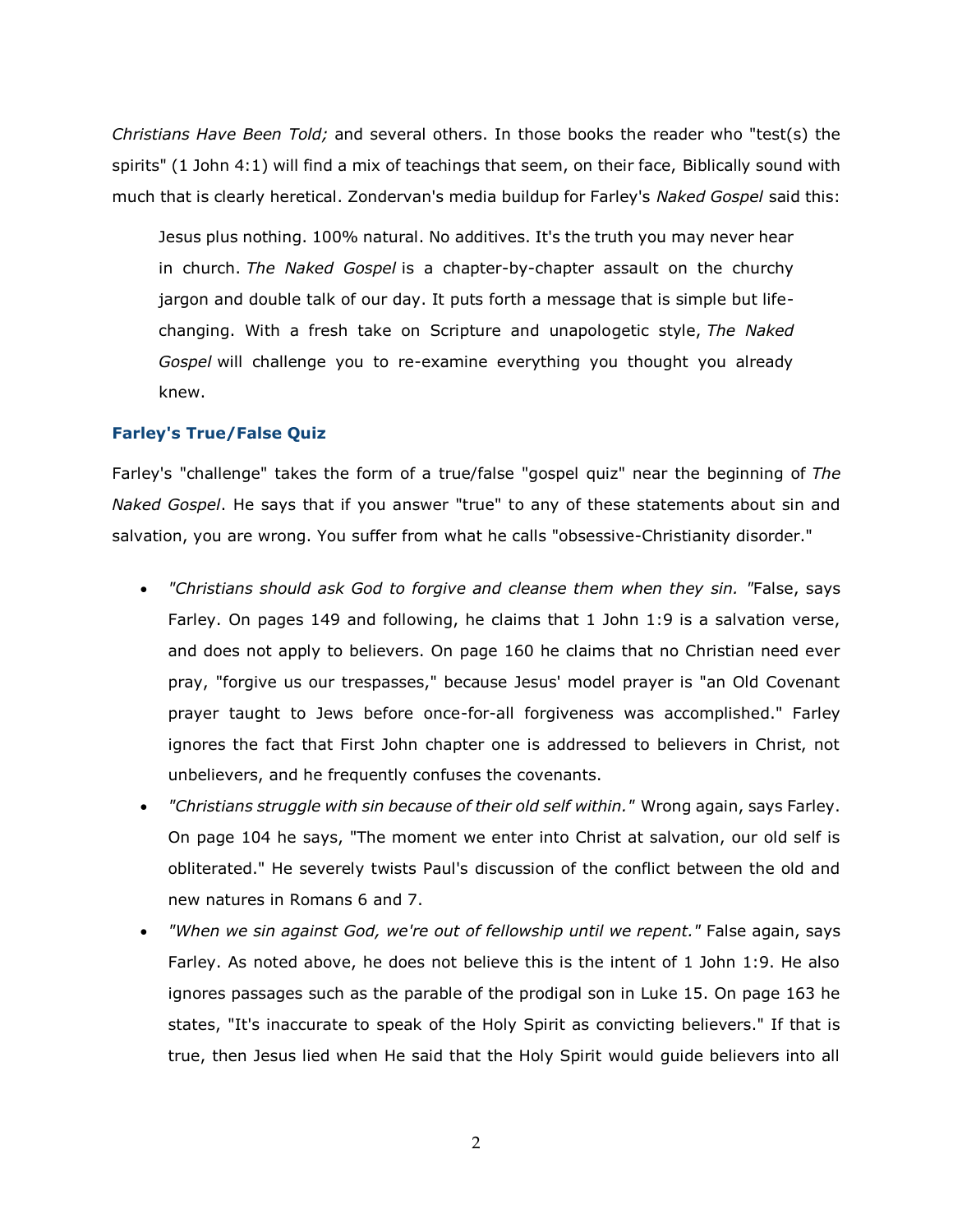truth (John 16:13), and the Apostle Paul was deluded when he by the inspiration of the Spirit declared,

> Walk in the Spirit, and you shall not fulfill the lust of the flesh. For the flesh lusts against the Spirit, and the Spirit against the flesh; and these are contrary to one another, so that you do not do the things that you wish (Galatians 5:16-17).

- *"The Bible tells us that Christians can obtain many rewards in heaven."* That is a myth, says Farley. On page 168, he dismisses this truth with the specious statement, "The term *rewards* does not appear anywhere in the New Testament." Farley ignores the fact that the word appears in the Authorized Version at least 32 times.
- *"God looks at us as though we're righteous, even though we're really not."* Wrong once more, says Farley. He denies justification by faith, specifically the doctrine of the imputation of Christ's righteousness to sinners. He teaches that Christians are *inherently* righteous, not sinners clothed in the righteousness of Christ. He says, on page 106, "God certainly doesn't condone our wallowing in a poor self-image. The risen Christ doesn't join himself to filthy worms. The Holy Spirit doesn't dwell in dirty sinners. Christ only unites himself with those who are like him in spirit. The Holy Spirit doesn't reside in someone who remains even 1 percent flawed by sin. But we've been perfectly cleansed. And we've been made perfectly righteous at our core through spiritual surgery." What is the nature of this "spiritual surgery"? "Our spiritually dead DNA is miraculously extracted, and new, living DNA is inserted into our spirits" (page 102). Here Farley ignores the essential Gospel doctrine of the imputation of the righteousness of Christ to sinners. What he teaches is a form of an infused righteousness not unlike that which Roman Catholicism teaches. (Given his Romanist education, perhaps this is not surprising.) Scripture declares in many places that the perfect law-keeping righteousness of Christ is imputed to sinners, and that it is an alien righteousness, not our own:

I will greatly rejoice in the Lord, my soul shall be joyful in my God; for He has clothed me with the garments of salvation, He has covered me with the robe of righteousness, as a bridegroom

3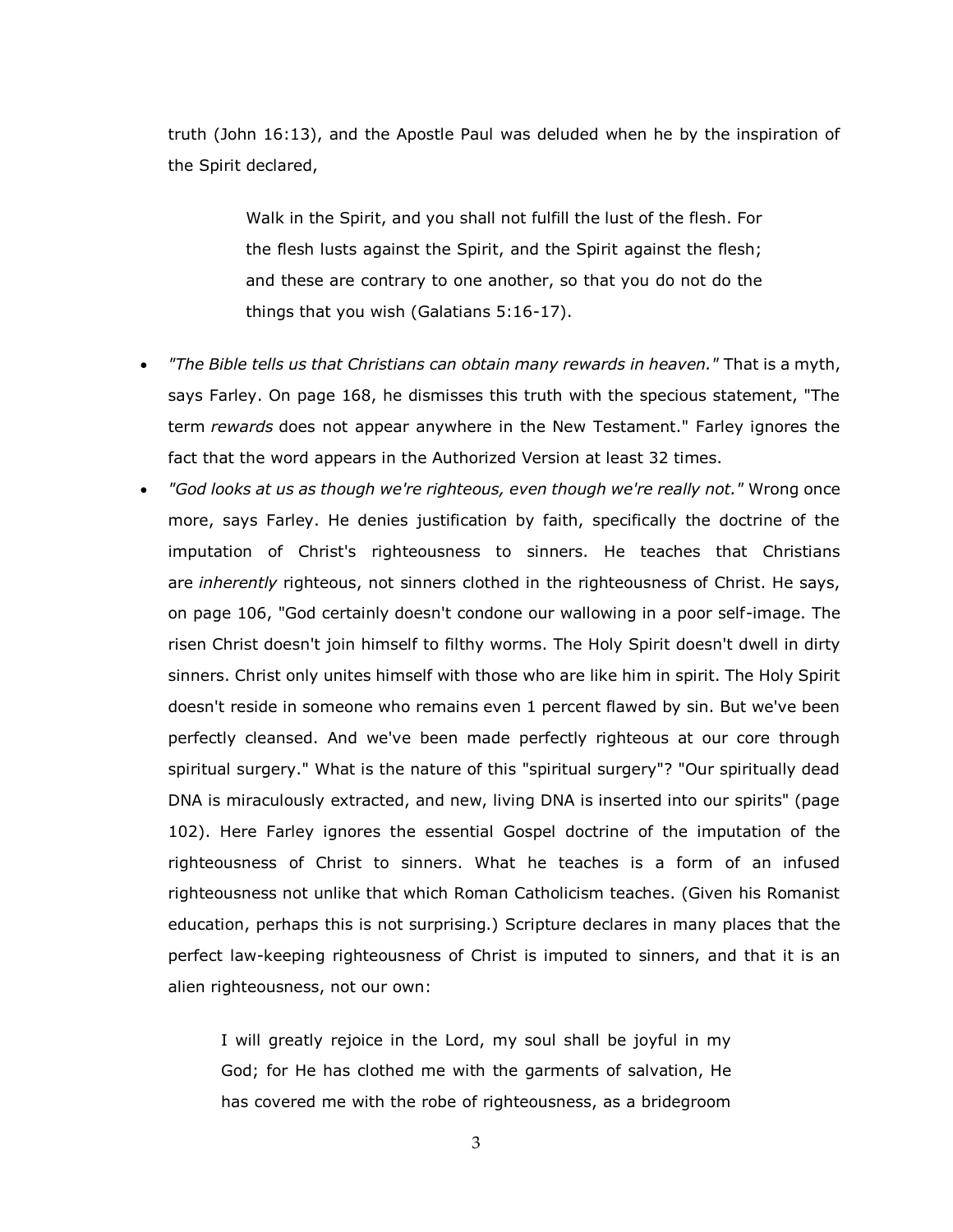decks himself with ornaments, and as a bride adorns herself with her jewels (Isaiah 61:10).

For He made Him who knew no sin to be sin for us, that we might become the righteousness of God in Him (2 Corinthians 5:21).

Yet indeed I also count all things loss for the excellence of the knowledge of Christ Jesus my Lord, for whom I have suffered the loss of all things, and count them as rubbish, that I may gain Christ 9and be found in Him, not having my own righteousness, which is from the law, but that which is through faith in Christ, the righteousness which is from God by faith (Philippians 3:8-9).

#### **Beware of Yet Another False Gospel**

Like many heresies, much of Farley's teaching sounds plausible to the undiscerning. But at its core, *The Naked Gospel* and his other books present yet another denial of the fundamental Gospel doctrine of justification by faith alone, in the finished work of Jesus Christ alone. Farley's theology is a strange mix of the perfectionist teachings of Hannah Whitall Smith, Watchman Nee, and others of past generations, with "super grace" teachings similar to those of the deceased heretic Robert B. Thieme.

Thanks to Farley and his media enablers, a false teacher is sowing the seeds of confusion in the church once again, and lost souls are being called upon to believe "another gospel, which is not another." Such false teachers are under God's curse:

I marvel that you are turning away so soon from Him who called you in the grace of Christ, to a different gospel, which is not another; but there are some who trouble you and want to pervert the gospel of Christ. But even if we, or an angel from heaven, preach any other gospel to you than what we have preached to you, let him be accursed. As we have said before, so now I say again, if anyone preaches any other gospel to you than what you have received, let him be accursed. For do I now persuade men, or God? Or do I seek to please men? For if I still pleased men, I would not be a bondservant of Christ (Galatians 1:6-10).

Jesus Christ came in the flesh for the very purpose of providing a perfect righteousness that can be imputed to undeserving sinners, but Farley denies that true Christ:

4